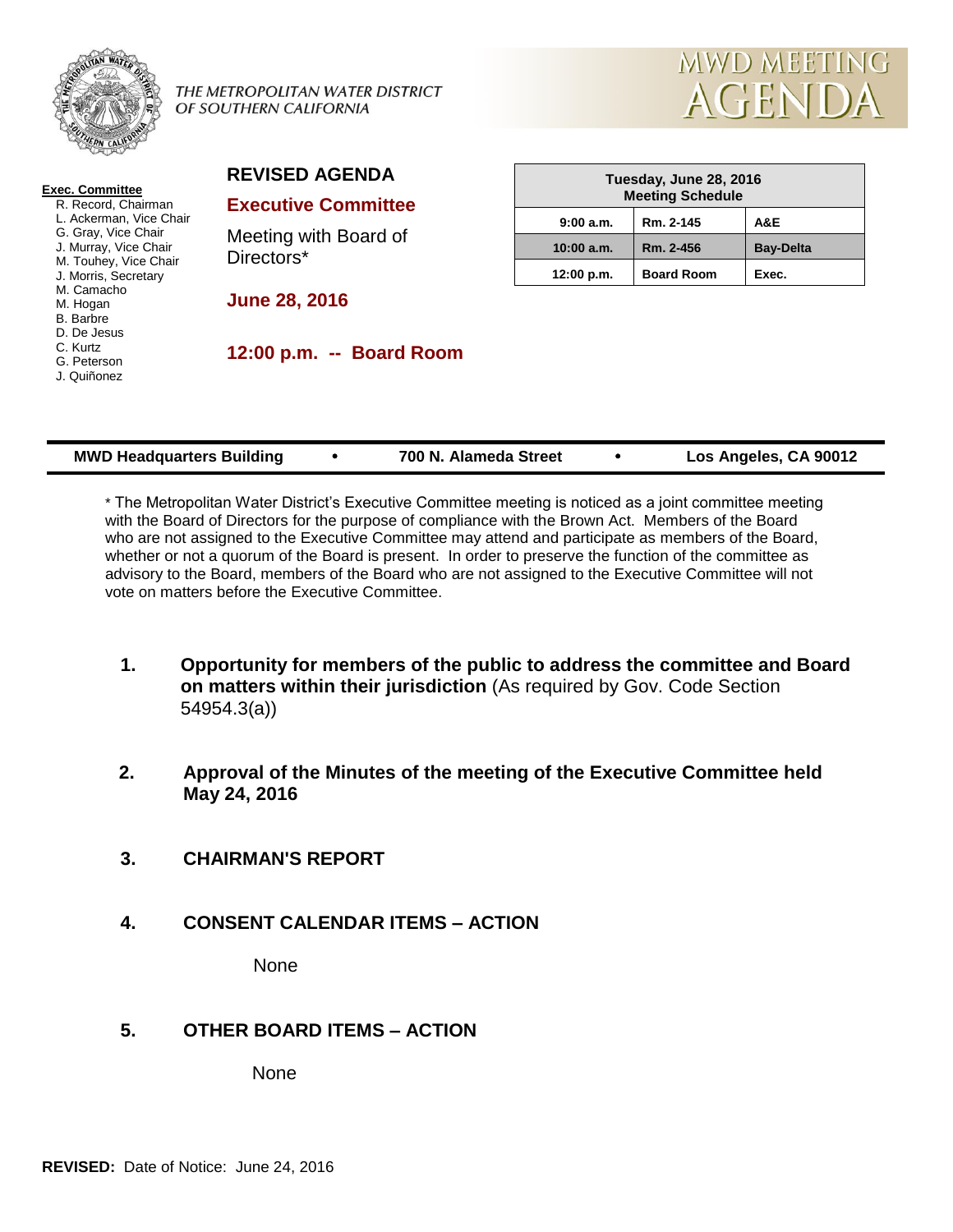#### **6. BOARD INFORMATION ITEMS**

None

#### **7. COMMITTEE ITEMS**

- a. Approve draft committee and Board meeting agendas, and schedule for July 2016
- b. General Manager's report of Metropolitan's activities
- c. General Counsel's report of Legal Department activities
- d. General Auditor's report of Audit Department activities
- e. Ethics Officer's report of Ethics Department activities

#### **Added** f. Report on *San Diego County Water Authority v. Metropolitan Water District of Southern California, et al*., San Francisco County Superior Court Case Nos. CPF-10-510380, CPF-12-512466 and CPF-14- 514004; and appeal of the 2010 and 2012 actions, Court of Appeal for the First Appellate District Case Nos. A146901 and A148266; and *San Diego County Water Authority v. Metropolitan Water District of Southern California,* Los Angeles County Superior Court Case No. BS161729. **[Conference with legal counsel—existing litigation; to be heard in closed session pursuant to Gov. Code Section 54956.9(d)(1)]**

g. Treatment Surcharge Working Group

## **8. REPORTS FROM COMMITTEES**

- a. Finance and Insurance Committee
- b. Water Planning and Stewardship Committee
- c. Engineering and Operations Committee
- d. Communications and Legislation Committee
- e. Organization, Personnel and Technology Committee